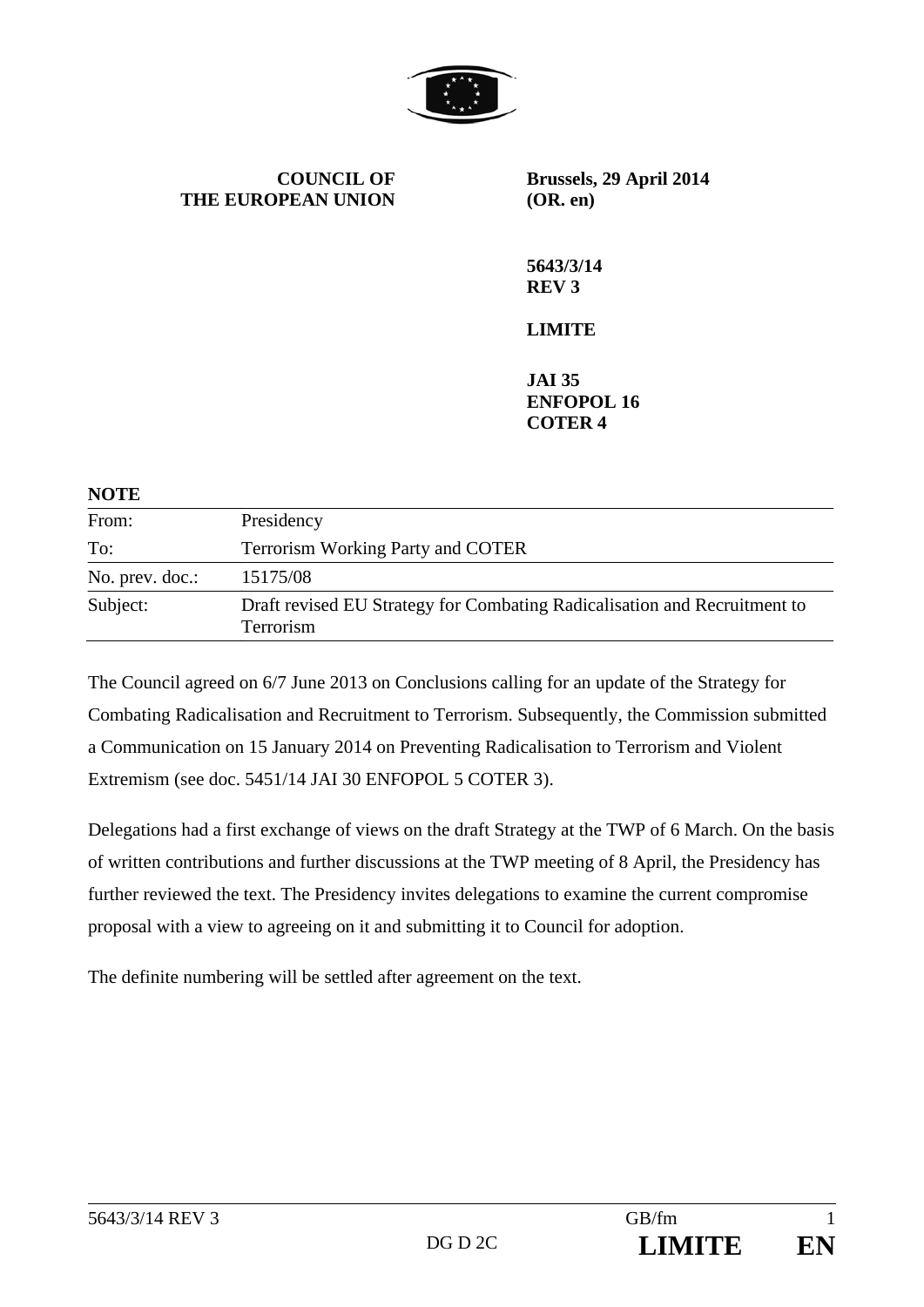### **Draft Revised EU Strategy for Combating Radicalisation and Recruitment to Terrorism**

- 1. Terrorism is a threat to all States and to all people. It poses a serious risk to the security of the European Union and its Member States, and the lives of its citizens and residents. The EU is determined to take action against terrorism in all its forms and **against** radicalisation and recruitment to terrorism.
- 2. To enhance our policies to prevent radicalisation and recruitment to terrorism, a strategy and an action plan were adopted in 2005. The strategy was updated in November 2008. Following discussions in the Council in March 2013 on the revision of the EU Strategy for Combating Radicalisation and Recruitment to Terrorism, the Council agreed on 6/7 June 2013 on Conclusions calling for an update of this strategy. Subsequently, the Commission submitted a Communication on 15 January 2014 on Preventing Radicalisation to Terrorism and Violent Extremism, the content of which has been taken into account in the current document.
- 3. This strategy outlines how the Union and the Member States will combat radicalisation and recruitment to terrorism in view of the changing nature of the threat and our increased understanding of radicalisation and recruitment to terrorism over the past five years.
- 4. It is part of the broader EU Counter-Terrorism Strategy and Action Plan endorsed by the European Council in 2005. Within that framework it aims to confront radicalisation leading to terrorism.

## **The challenge**

- 5. The main objective of the strategy should be to prevent people from becoming radicalised, being radicalised and being recruited to terrorism and to prevent a new generation of terrorists from emerging.
- 6. (…)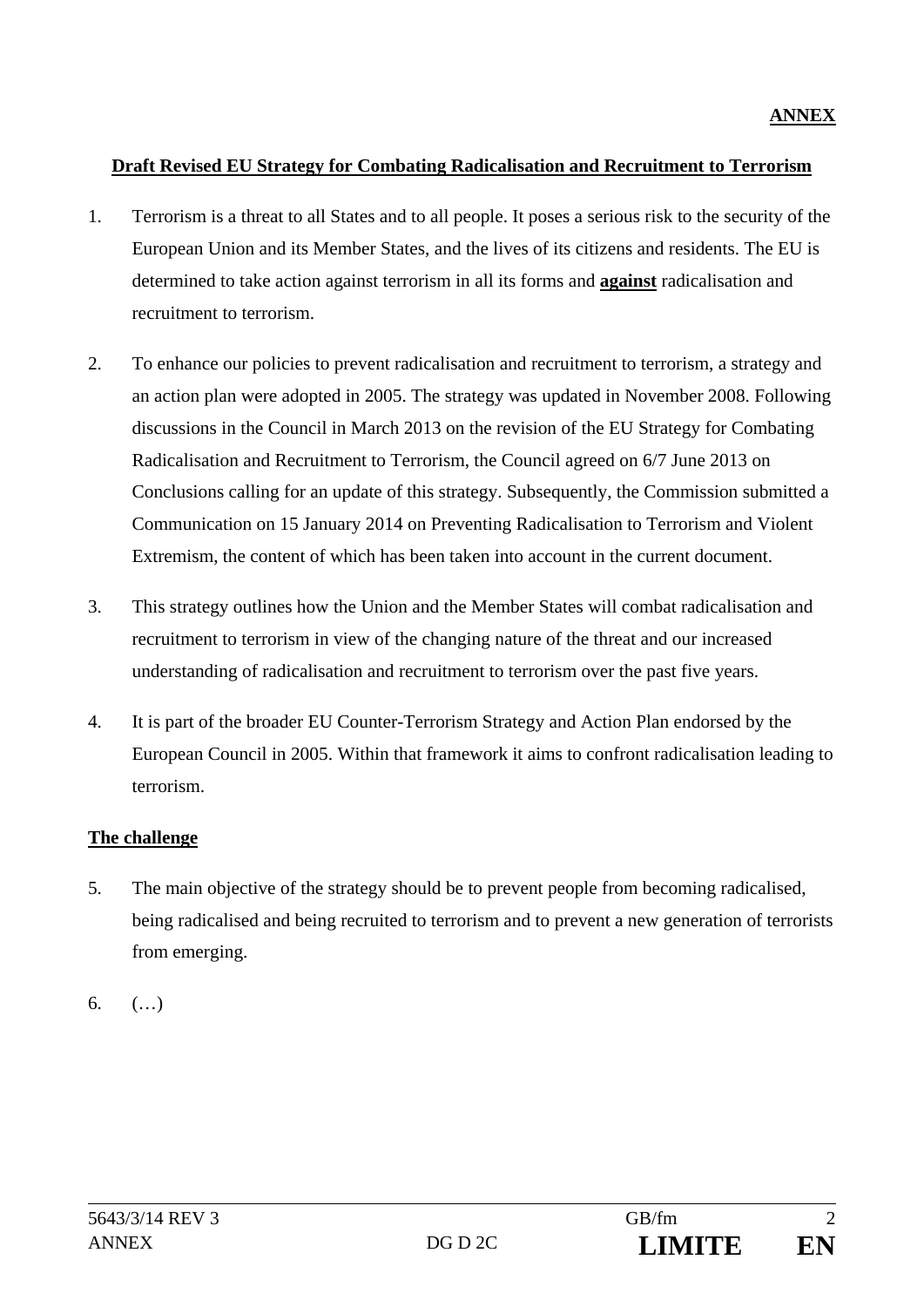- 7. To do so effectively, we need to acknowledge that the means and patterns of radicalisation and terrorism are constantly evolving. Home grown terrorists**, individuals supporting extremist ideology linked to terrorism**, lone actors, foreign fighters and any other form of terrorism, as well as the mobilisation and communication potential of the Internet and social media present possible channels through which radicalisation and recruitment to terrorism could occur.
- 8. There is therefore a necessity to consistently revisit our priorities and ensure that our security approach can address emerging forms of threats.
- 9. Although the responsibility for combating radicalisation and recruitment to terrorism primarily lies with the Member States, this Strategy should help Member States develop and design**, where relevant,** their own programmes and policies, which take into account the specific needs, objectives and capabilities of each Member State based on the context and socio-political environment that prevails there. Notwithstanding the national specific nature of the radicalisation and recruitment background EU efforts may nevertheless add value to national and local efforts and provide an important framework for cooperation on appropriate responses to be prompted across the EU and to share good practices on the ways to effectively respond to radicalisation at both local, national, European and international level.

### 10. *(included in 9.)*

11. Experiences from the past years have revealed that countering radicalisation and recruitment to terrorism effectively requires a balanced approach between security-related measures and efforts to tackle **those** factors that may create an environment conductive to radicalisation and recruitment to terrorism.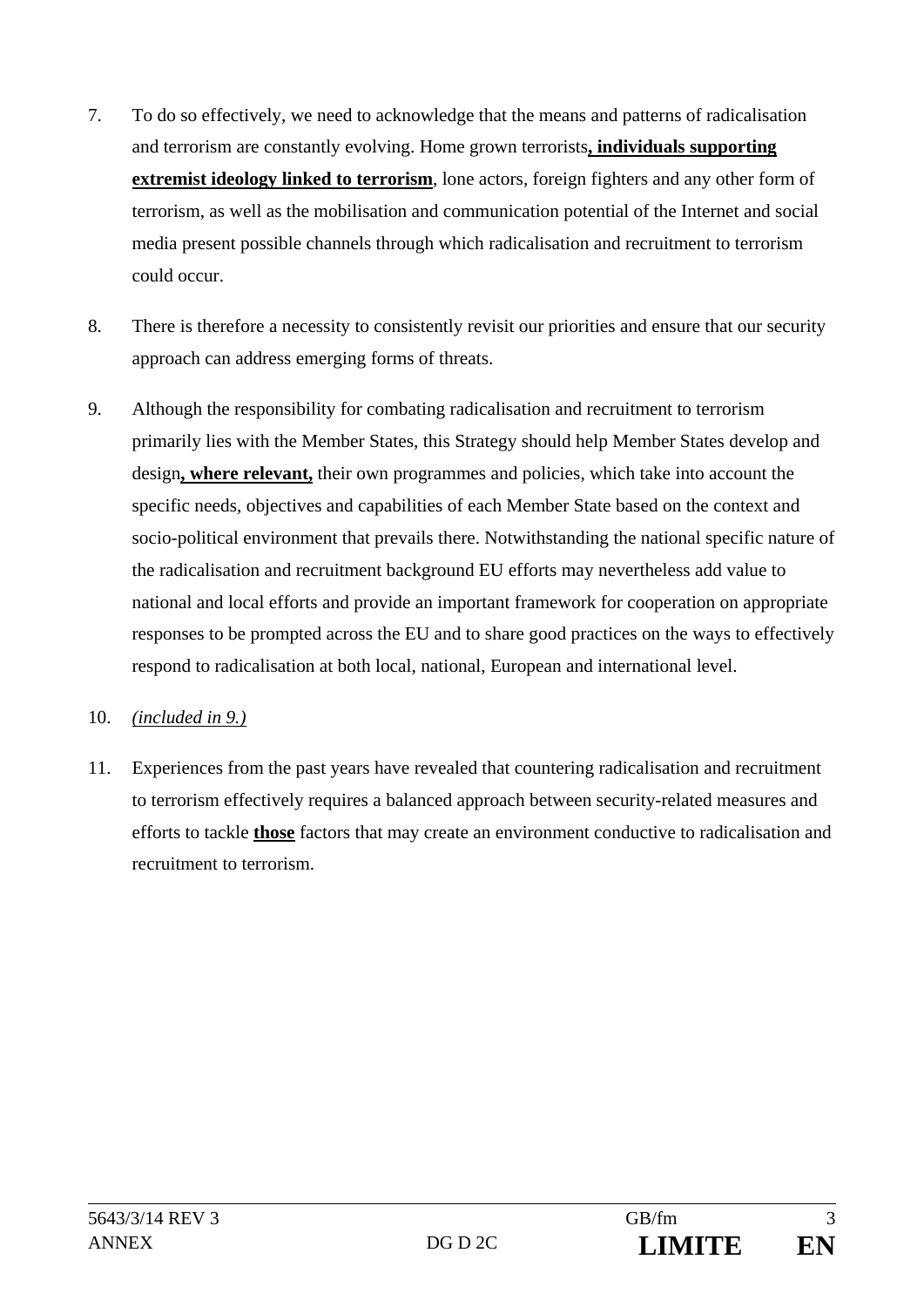## **Our points of departure**

- 12. Overall, the challenge of radicalisation and recruitment to terrorism will not be met by governments working alone, but by collaboration with communities, civil society, nongovernmental organisations (NGO) and the private sector. It requires a joint effort at local, regional, national, European and international level.
- 13. Full respect for human rights and our fundamental freedoms is one of the foundations for our work to counter radicalisation and recruitment to terrorism. All actions must be taken with full respect for these fundamental rights and freedoms. Focus should be on developing dialogue so as to promote mutual awareness and understanding. Stigmatising of any particular group of people must be avoided.

# **13a. Other points of departure include openness and transparency, effectiveness, flexibility and continued national and international collaboration.**

- 14. **(…)**
- 15. **(…)**
- 16. **(…)**
- 17. **(…)**
- 18. **(…)**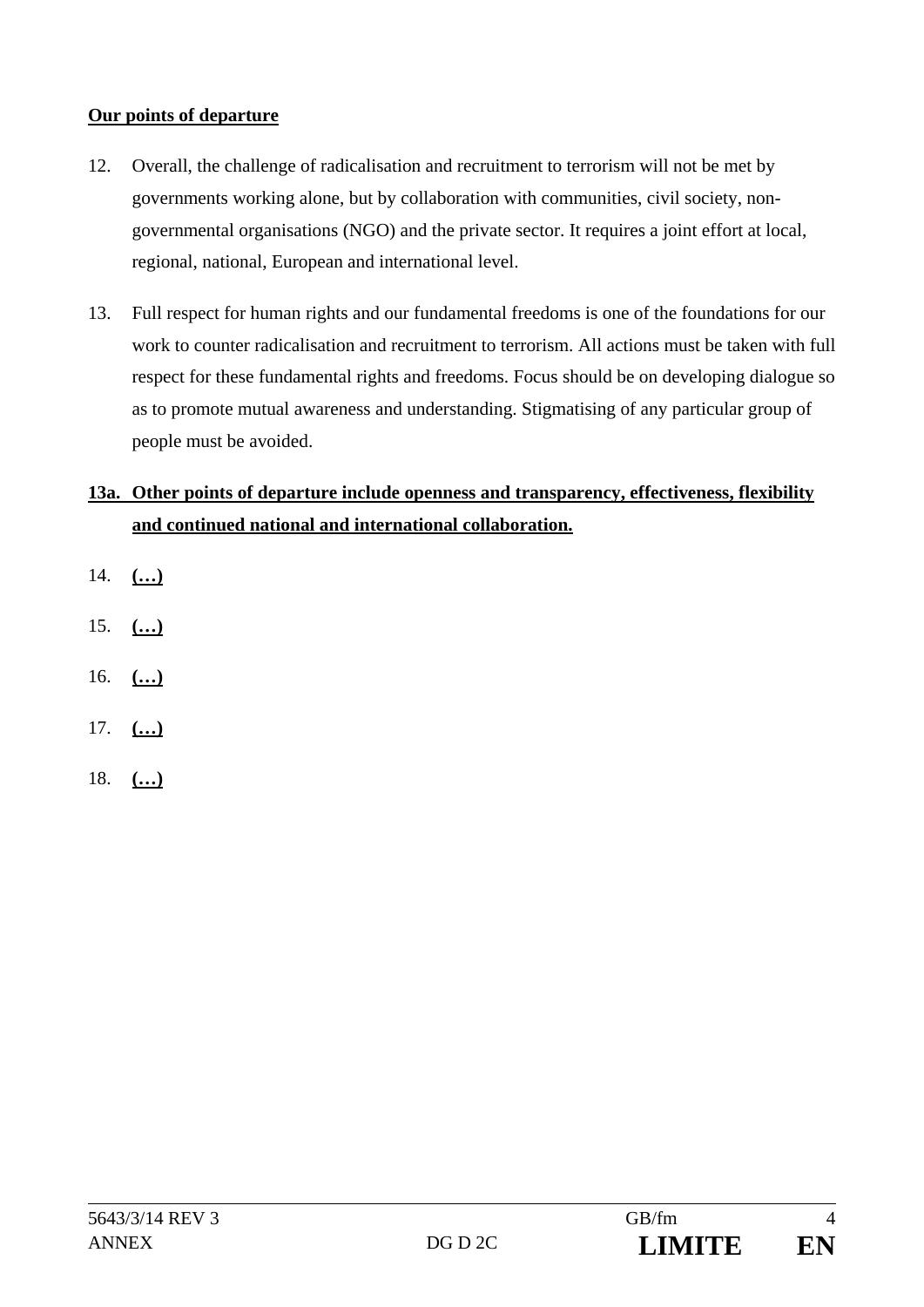#### **Our response**

# **18a. Throughout we will ensure at all times that respect for fundamental rights, international law and the rule of law are not undermined.**

- 19. To counter radicalisation and terrorist recruitment, we resolve *i.a.* to:
	- Support further research into the trends and challenges of radicalisation and recruitment to terrorism
	- Promote security, justice, and equal opportunities for all
	- Ensure that voices of mainstream opinion prevail over those of extremism
	- Enhance government communications
	- Support **messages** countering **terrorism**
	- Counter online radicalisation and recruitment to terrorism
	- Train**, build capacity** and engage **first** line practitioners across relevant sectors
	- Support individuals and civil society to build resilience
	- Support disengagement initiatives
	- **Support further research into the trends and challenges of radicalisation and recruitment to terrorism**
	- Align internal and external counter-radicalisation work
- 20. **(moved to 18a)**

### *(points 21 to 25 have been moved after point 52)*

#### **Promote security, justice, and equal opportunities for all**

- **25a**. Violations of human rights can give rise to grievances and the very conditions conducive to the spread of radicalisation and recruitment to terrorism. **(…)**
- 26. Factors that may be conducive to radicalisation and recruitment to terrorism can include perceptions of diverse nature, among them inequality, marginalisation, social exclusion, and a **difficult access to quality education**. Those factors do not necessarily lead to radicalisation and recruitment to terrorism by themselves, but may make the **extremist narrative which supports or is linked to terrorism** more appealing.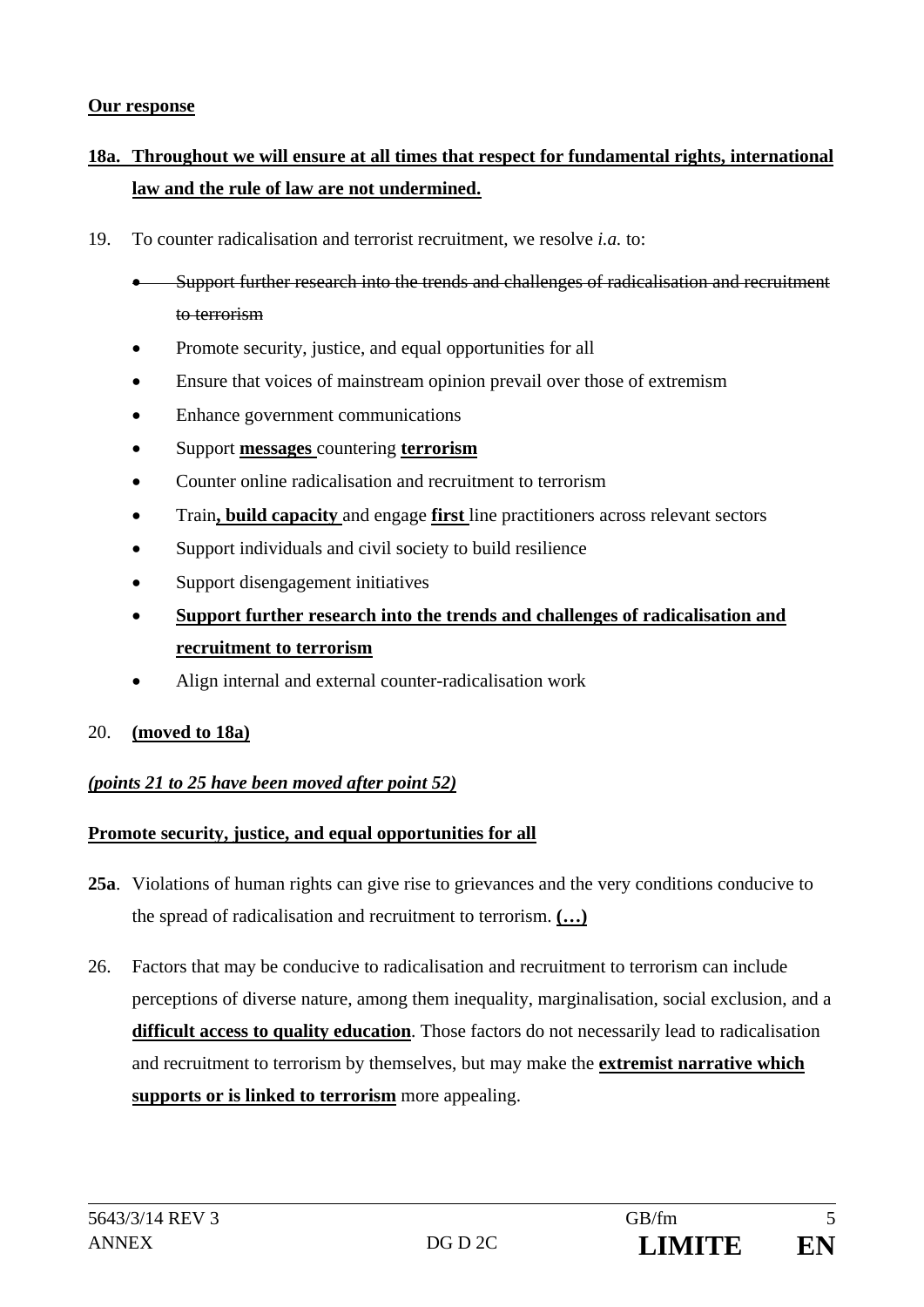- 27. We must, inter alia, focus on combating inequalities and discrimination where they exist, promoting inter-cultural dialogue, strengthening education to enable opportunities and critical thinking, and promoting tolerance and mutual respect, exchanging viewpoints and communicating to civil society the success in these areas. This work is significant and valuable in its own right, and need not have an exclusive and explicit counter-radicalisation or terrorism focus.
- 28. *(moved to 25a. directly under the title)*
- 29. Outside Europe, we must continue to promote good governance, rule of law, human rights, democracy, education, economic development, security sector reform, and stability by means of political dialogues and via our assistance programmes.

### **Ensure that voices of mainstream opinion prevail over those of extremism**

- 30. **(…) E**xtremist world view**s can** lead certain individuals to accept and attempt to justify violence. The **extremist** propaganda expounds a simplistic rhetoric, distorting the reality of conflicts around the world and using them as alleged evidence of a clash between different values and social choices.
- 31. We must raise awareness and emphasise the voice of the majority which favours moderation and rejects recourse to violence. Not only do we need to strengthen moderate voices: we need to ensure that they are heard. Those voices must be communicated through an appropriate platform, such as mass and social media, which must be credible for the target audience. The direct involvement of civil society in promoting a moderate response should be encouraged and supported. **As far as radicalisation leading to religiously articulated terrorism is concerned, this requires dialogue between public authorities and the various social, cultural and religious groups concerned or their leaders.**
- 32. Moreover, we must continue our efforts to develop a non-emotive lexicon where appropriate, to ensure that our messages do not inadvertently aggravate differences.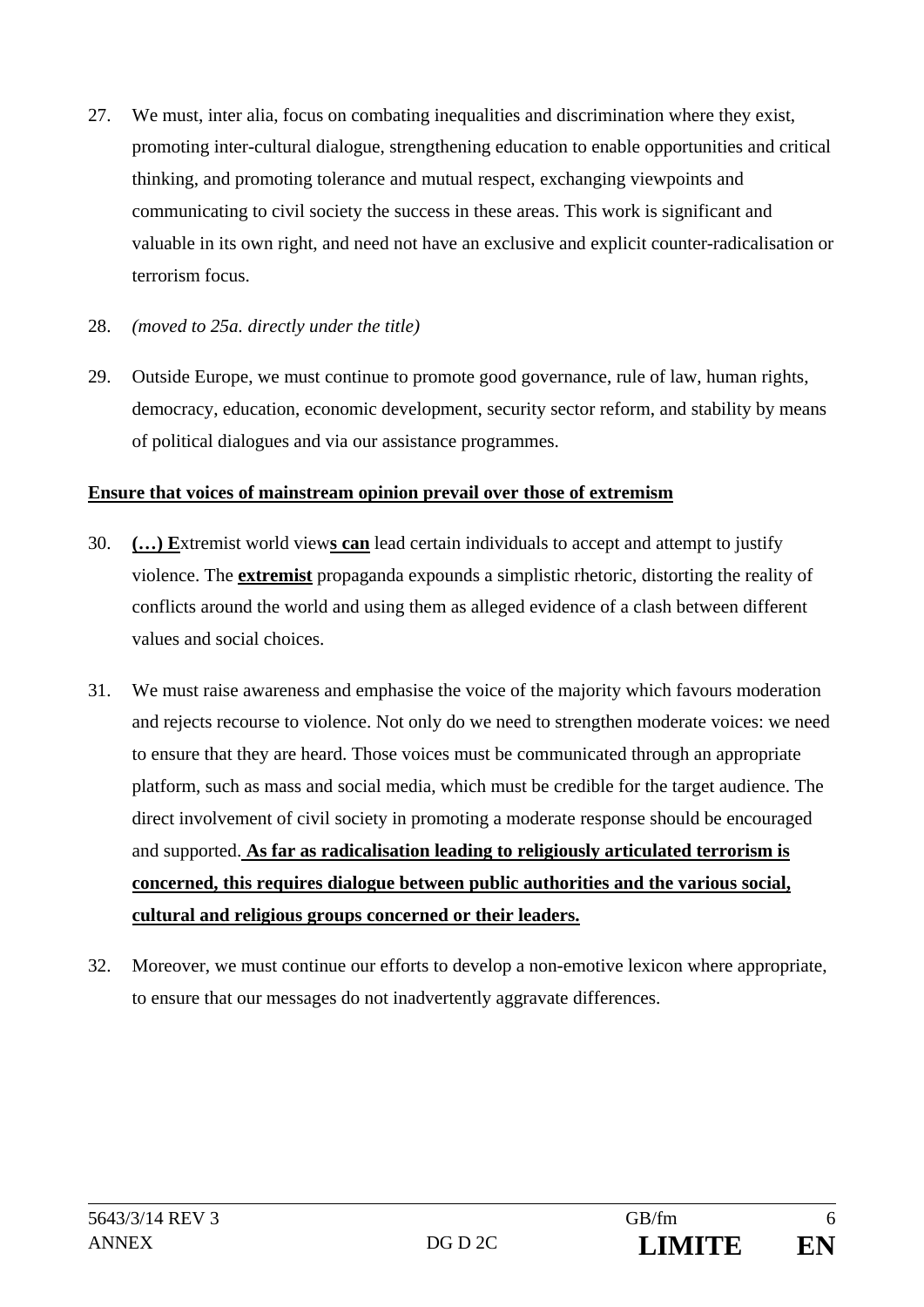### **Enhance government communications**

- 33. Government communications are not just a means of describing policy decisions; they are also a powerful tool to support policy implementation. If policies are not communicated effectively and efficiently, including to those who may be vulnerable to radicalisers' messages, we risk allowing the **extremist world** view to go unchallenged.
- 34. We must promote the development of tailor-made communication methods that challenge **an extremist ideology which supports or is linked to** terrorism either online or offline. It is key to communicate in a language appropriate to context and audience, using a range of credible and appropriate delivery channels, and to **challenge radical or extremist** communications at the platforms used most frequently by **those who are most at risk to be radicalised**. A onesize-fits-all approach to communications will not work. At the same time, however, we must ensure consistency, clarity and continuity in our messaging at all levels.
- 35. It is important that we clearly communicate what we stand for, our own norms and values: international law, human rights and the rule of law. We should also seek to enhance government communication of work carried out, e.g. humanitarian aid and development support. We must try to make such communications relevant, appealing and meaningful, especially to those who feel most hostile and marginalised. We also have to be clear on our policies, our strategies and our objectives, not least in terms of counter-terrorism and counterradicalisation.
- 36. The **(…)** use of **(…)** the internet and social media is critically important, not least to respond promptly to online rhetoric supporting terrorism and to reach those most vulnerable to radicalising messages. **In this regard, public-private partnership should be encouraged to tackle the challenge of radicalisation online.**
- 36a. **(…)**
- 36b. **(…)**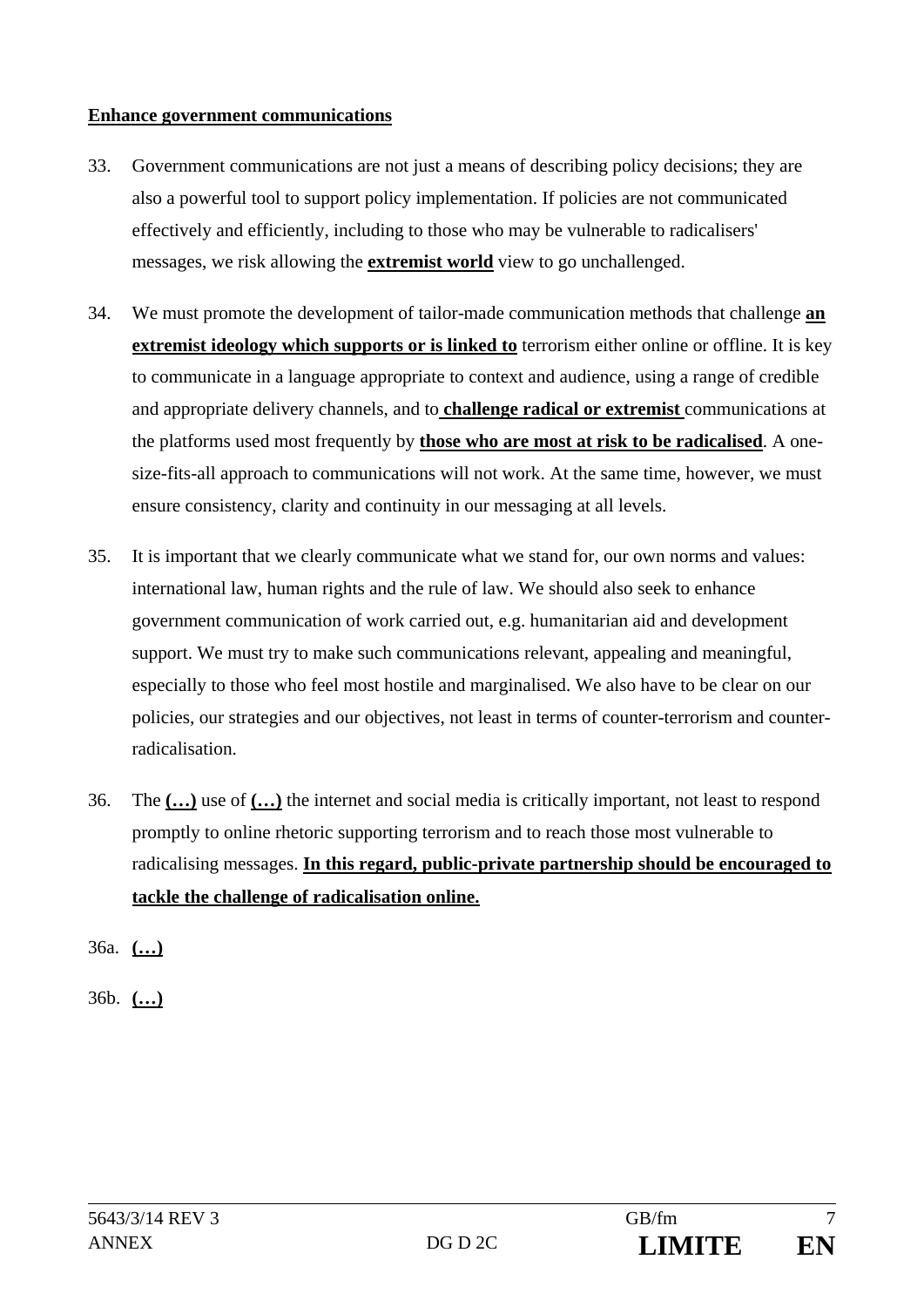#### **Support messages countering terrorism**

- 37. Counter-narratives have a dual purpose: convince those already engaged in violent extremism to abandon it, and dissuade those sympathetic to terrorist narratives from becoming actively involved in them.
- 38. We should support and amplify counter-narratives emanating from those with local influence, including community leaders where this concept applies, teachers, families, youth workers, public figures, thinkers, scholars, academics, religious leaders, businesspeople, media personalities, singers, sports stars and others who lead or shape public opinion and who can tell a positive and credible story. We should initiate projects with these actors at all levels and work to ensure that they are appropriately empowered and supported.
- 39. Some of the most effective counter-narrative work has also engaged with groups of victims of terrorism to create a genuinely powerful message. Many victims of terrorism have already engaged in prevention efforts through public outreach events; we must continue to support their efforts. As witnesses to the human consequences of terrorist attacks, victims and their families are best placed to "de-glamorise" and "de-legitimise" the terrorist narrative **where they have overcome victimhood despite clear provocation**.
- 39a. In this regard, credible testimonies such as those coming from former terrorists who have abandoned the path of violence, or from their family members, might be explored. We should collate and promote their testimonies, as these are also powerful tools to counter the narratives and perceived ideals **(…)**.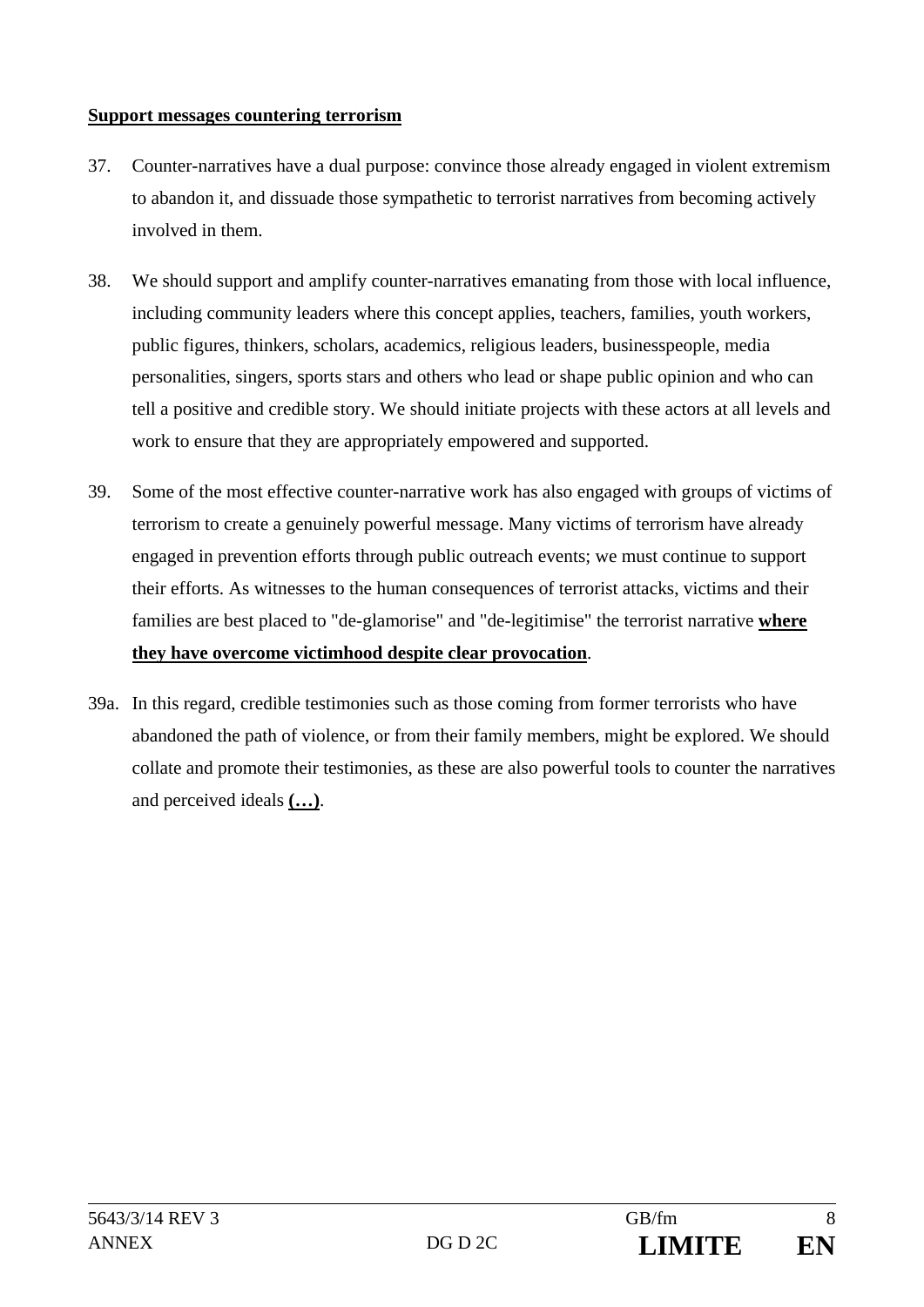### **Counter online radicalisation and recruitment to terrorism**

- 40. The internet and social media can be used for the dissemination of propaganda material, fundraising, recruitment and communication with like-minded individuals, but also as a virtual training camp, as well as a means of exchanging skills and know-how. The internet is also a transnational entity transgressing various national jurisdictions.
- 41. Work to counter online radicalisation and recruitment to terrorism is wide-ranging. It covers activities aimed at disrupting terrorist use of the internet, but also initiatives to challenge the terrorist narrative. Some of it can be done at national or European level and some of it by people and organisations from within civil society, facilitated where necessary. Where content is illegal including material that is hosted in third countries, there must be processes in place to address the issue swiftly and effectively. This work will require effective dialogue with the private sector and in particular the internet **(…)**, not only in Europe but also abroad. Efforts should also be made to use the internet and social media to promote counter narrative messages. All activities must be done in accordance with rule of law principles and in full respect of international human rights law.
- 42. We should continue to examine ways to actively prevent radicalisation and recruitment to terrorism by means of the internet and social media. We will address these issues as part of our Political Dialogues and we will offer technical support with the view of encouraging others, outside the EU, to do the same.

## **Train and engage first line practitioners across sectors**

43. Radicalisation and recruitment to terrorism is a process during which an individual's opinions and/or behaviours will change, often dramatically. These changes may be most apparent to those closest to the person concerned. This means that, through engaging **first** line practitioners, there may be opportunities to intervene at an early stage and to prevent **individuals at risk** from being drawn into terrorist-related activity.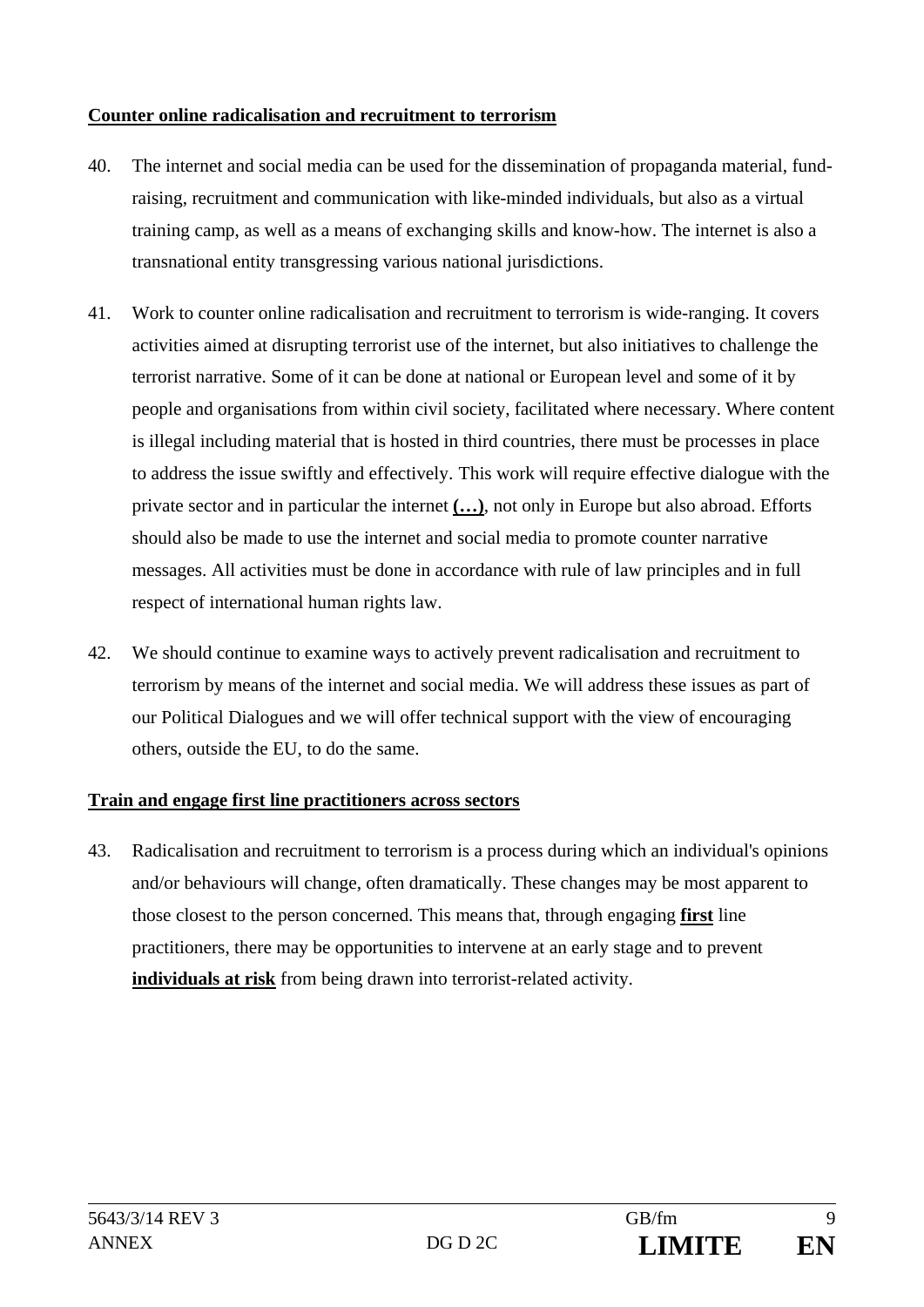- 44. A wide range of sectors can help to prevent people supporting terrorism **or promoting an extremist ideology linked terrorism** or becoming terrorists. Training of teachers, social and health care workers, religious leaders, community police officers, and prison and probation staff is a critical element of any successful programme to counter radicalisation. These practitioners or **first** line workers may be able to identify signs of radicalisation at an early stage, therefore they need to be aware of and understand signs of radicalisation to terrorism.
- 45. We should encourage the development of awareness raising programmes and sector specific training modules for **first** line practitioners to provide them with a better understanding of radicalisation and recruitment to terrorism, and skills to discuss related issues; and to help them offer support to individuals **at risk** or to refer them to specialised professionals for further help. We should also ensure that we learn from their experience to inform future policy, including through the Radicalisation Awareness Network (RAN) **and CEPOL**.

#### **Support individuals and civil society to build resilience**

- 46. Government**s need active involvement of partners** to counter radicalisation and recruitment to terrorism. **(…)** Involving civil society and the private sector can bring to bear a range of tools and resources, as well as insight, not necessarily available to governments. The experience of the Radicalisation Awareness Network (RAN) is a particularly useful forum in this regard.
- 47. Working with the private sector and civil society will enhance trust and transparency, strengthen social cohesion and create a sense of 'belonging' **(…)** that is likely to make **individuals** more resilient to terrorist ideology and less vulnerable to radicalisation and recruitment to terrorism. Community engagement should be broad-based and should reflect the diversity of the community.
- 48. We should empower the civil society in building and promoting resilience to resist and withstand the appeal of terrorism. Building resilience can be done by equipping individuals and civil society with the skills and resources to understand and address radicalisation to terrorism. In practice, it can entail *e.g.* support to and education of young people to help them build a positive sense of identity and recognise the dangers of terrorist narratives.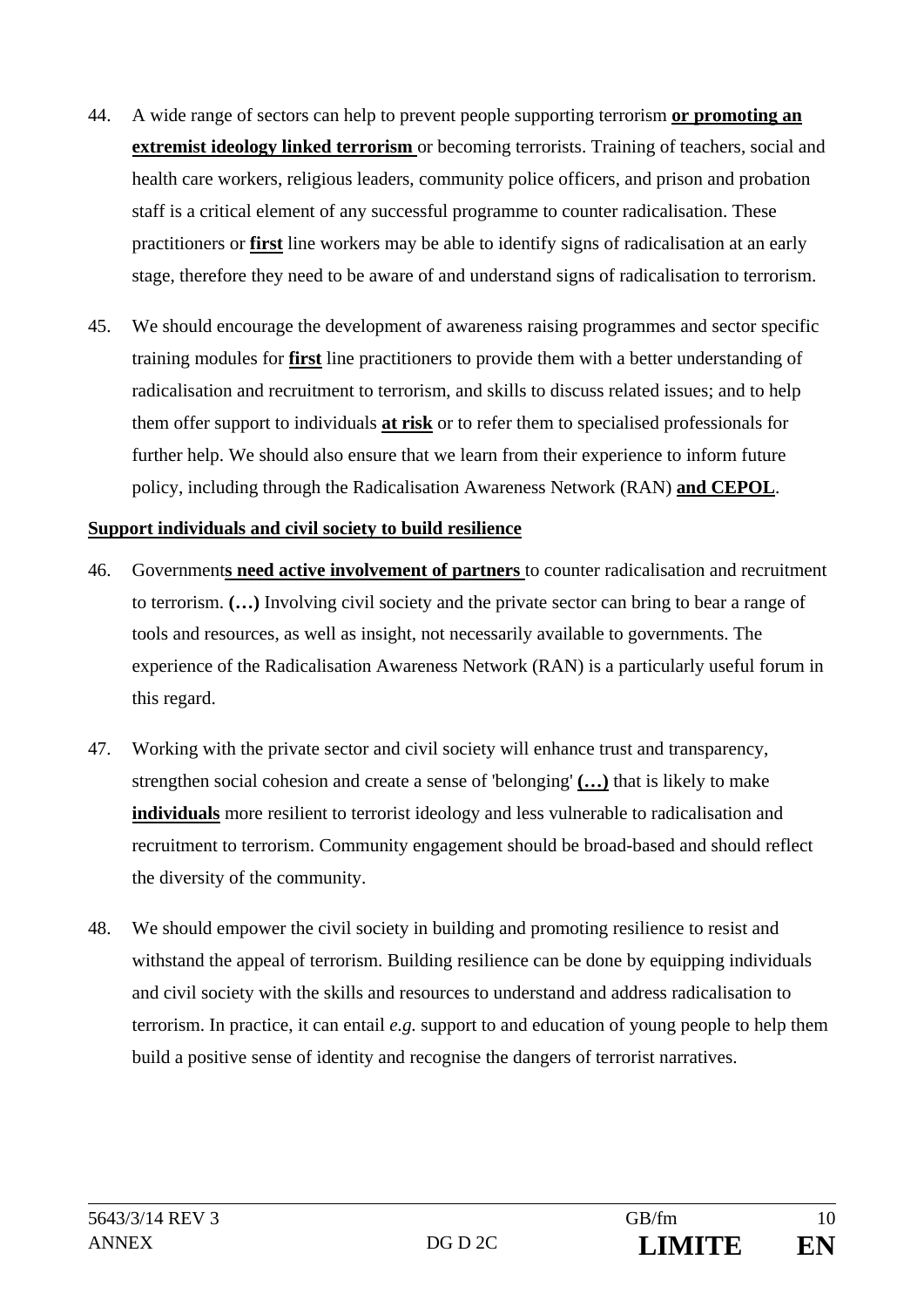49. We must, inter alia, promote the education/training of young people, mainly by means of Schools and Universities on issues related to nationality, politics, religious and national tolerance, democratic values, cultural differences, and the historical consequences of nationally and politically instigated violence. The members of the education sector supported by field practitioners, in particular, could play a significant role by raising awareness of terrorism-related issues and identifying and providing support to individuals **at risk**.

#### **Support disengagement initiatives**

- 50. Just as there are processes through which an individual becomes radicalised and possibly recruited to terrorism, there are also processes through which a radicalised individual can come to renounce violence, leave a group or movement, or even reject a worldview supporting **or promoting an extremist ideology linked to** terrorism.
- 51. Member States should consider designing and developing disengagement and exit strategies adapted to the culture and the specific context. These programmes should be evaluated by Member States and/or peers on a regular basis in order to ensure their effectiveness.
- 52. The exchange of best practices and experience at the European level, specifically those from the RAN, can assist in developing new programmes, acquiring know-how and re-integrating former terrorists.

# **Support further research into the trends and challenges radicalisation and recruitment to terrorism**

21. In order to have a substantial and effective response to terrorism, we will continue to strive to better understand the phenomenon in all its forms and with reference to the role played by the actors involved in the process at local, **regional,** national, EU and international level.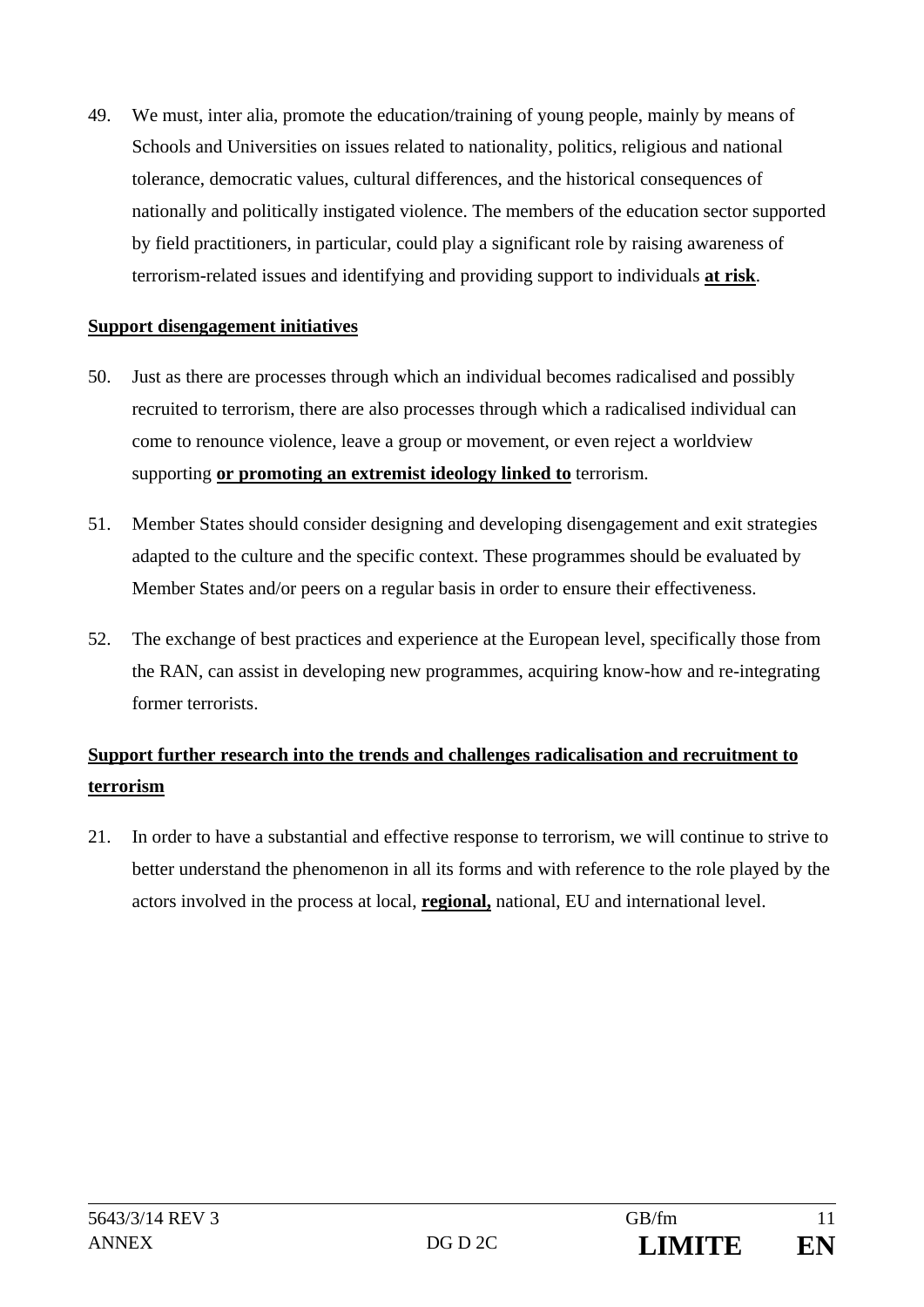- 22. Besides the specialised contribution made by all relevant services, there is a large body of literature and research that has given us valuable insights into the drivers of radicalisation to terrorism, which is connected to many factors - personal, structural, ideological, political, societal - that may shape an individual's unique path towards radicalisation and recruitment to terrorism.
- 23. In spite of this knowledge and research, there are still a number of important questions in areas where more empirical evidence and research would be very much welcome and help inform future policy decisions**, also in the area of exit strategies and - programmes**
- $24.$   $(\ldots)$
- 25. Discussions with governments that have faced this problem, with **academics**, **first** line practitioners from various fields, vulnerable individuals, former terrorists, NGO, and with victims of terrorism in Europe and elsewhere are advised. The Radicalisation Awareness Network (RAN) is also a particularly useful forum in this regard, **as well as the future "knowledge hub" which acts as a hyphen between the RAN and the Member States**. Member States efforts within the various work-streams are another important contributor and should be encouraged and continued.

Governments from Member States should equally strive to develop synergies for more research into trends in radicalisation and evaluation of existing practices. Research carried out at the EU level, with the Commission financing support can add value to analyse broad trends in radicalisation and offering possible responses.

## **Align internal and external counter-radicalisation work**

53. Terrorist attacks planned against targets in Europe have often had connections outside European territory. Some have been planned in or directly involved people from third countries; some have been externally funded; many have involved people who have been trained abroad (such as foreign fighters). Terrorist attacks abroad have also been conducted by people from Europe. Domestic and international terrorism are often inextricably linked.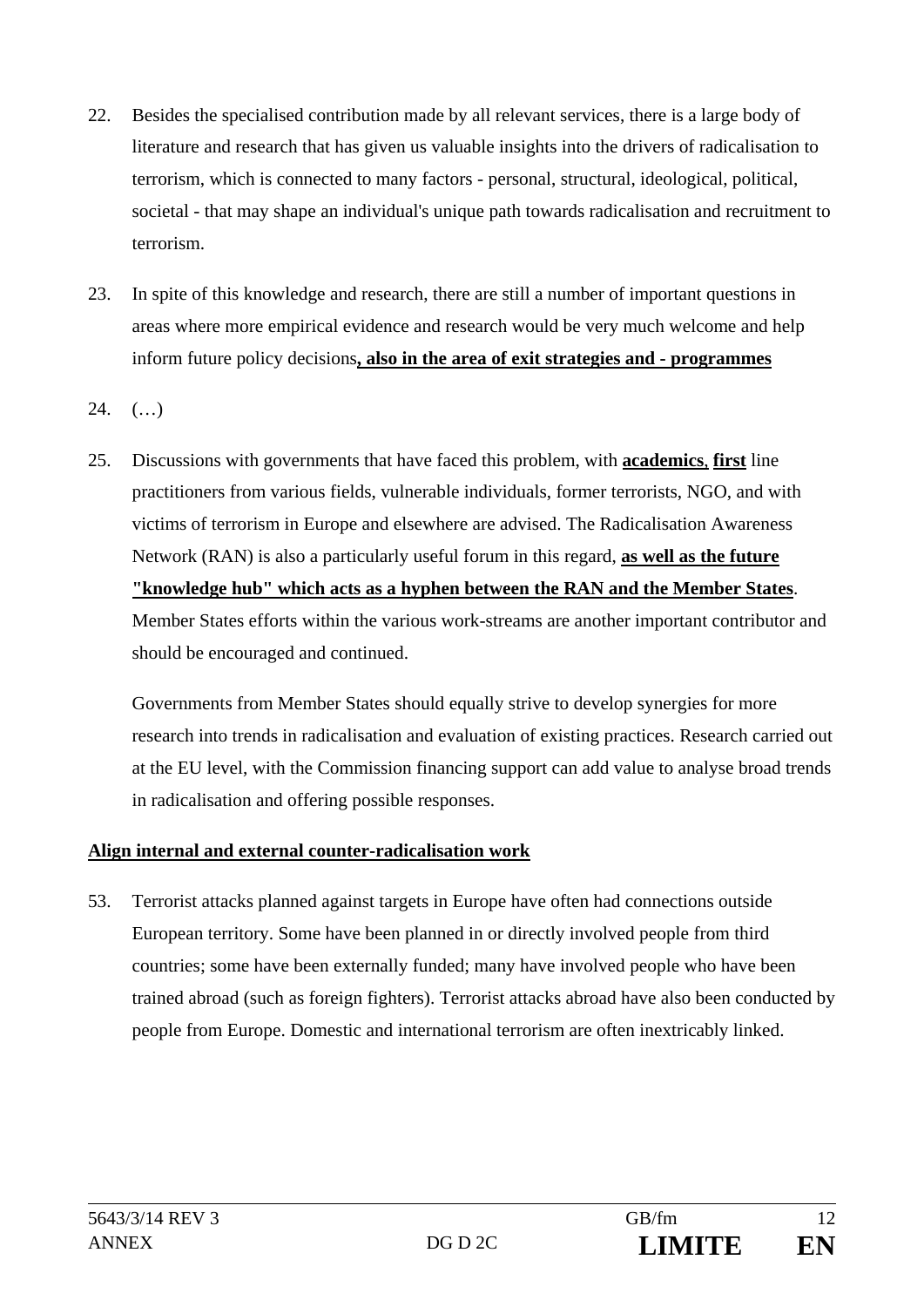- 54. Ideology developed in third countries and messages broadcast or sent into Europe may have an impact on radicalisation and recruitment to terrorism in Europe. Also travel can be part of the radicalisation process. A significant number of individuals who have been involved in terrorist activities have travelled abroad where they have been influenced by members of terrorist organisations. **It is also important to take into account this Strategy as well as the EU Counter-terrorism strategy in the development of the border management policies, including visa policies, within the existing legal framework in the EU.**
- 55. In addition to our local, regional, national and European approach to stop people supporting or becoming terrorists, we need to work in and with third countries. Radicalisation and recruitment to terrorism abroad poses as much of a threat to European citizens and interests abroad as it does at home. Hence, an external component is a critical element of our counterradicalisation work. The challenge is to ensure coherence between our counter-radicalisation work in third countries with our domestic experiences, based on the rule of law and full respect of international human rights, lessons learned and good practices, but also unsuccessful practices. **In order to ensure this, support to third countries in strengthening their security sector as well as the rule of law is necessary.**
- 56. In terrorist narratives, issues concerning external policy are often brought up. In our political dialogues and our participation in international organisations and fora, we should highlight our strategic approach and relevant actions such as the implementation of the Global Counter-Terrorism Strategy of the United Nations and relevant resolutions of the UN Security Council, and exchange know-how. We also have a role to play in building capacity abroad, to assist third countries to form and implement their own policies for preventing and countering radicalisation and recruitment to terrorism and how to address messages supporting terrorism.
- 57. Raising awareness of counter-radicalisation work as part of development programming at country-level should be encouraged, where relevant, as well as taking radicalisation into account in the overall country analysis as the basis of programming. This would help to focus, as appropriate, some of the EU development programs on specific geographic areas / communities where radicalisation and recruitment to terrorism are highly concentrated.